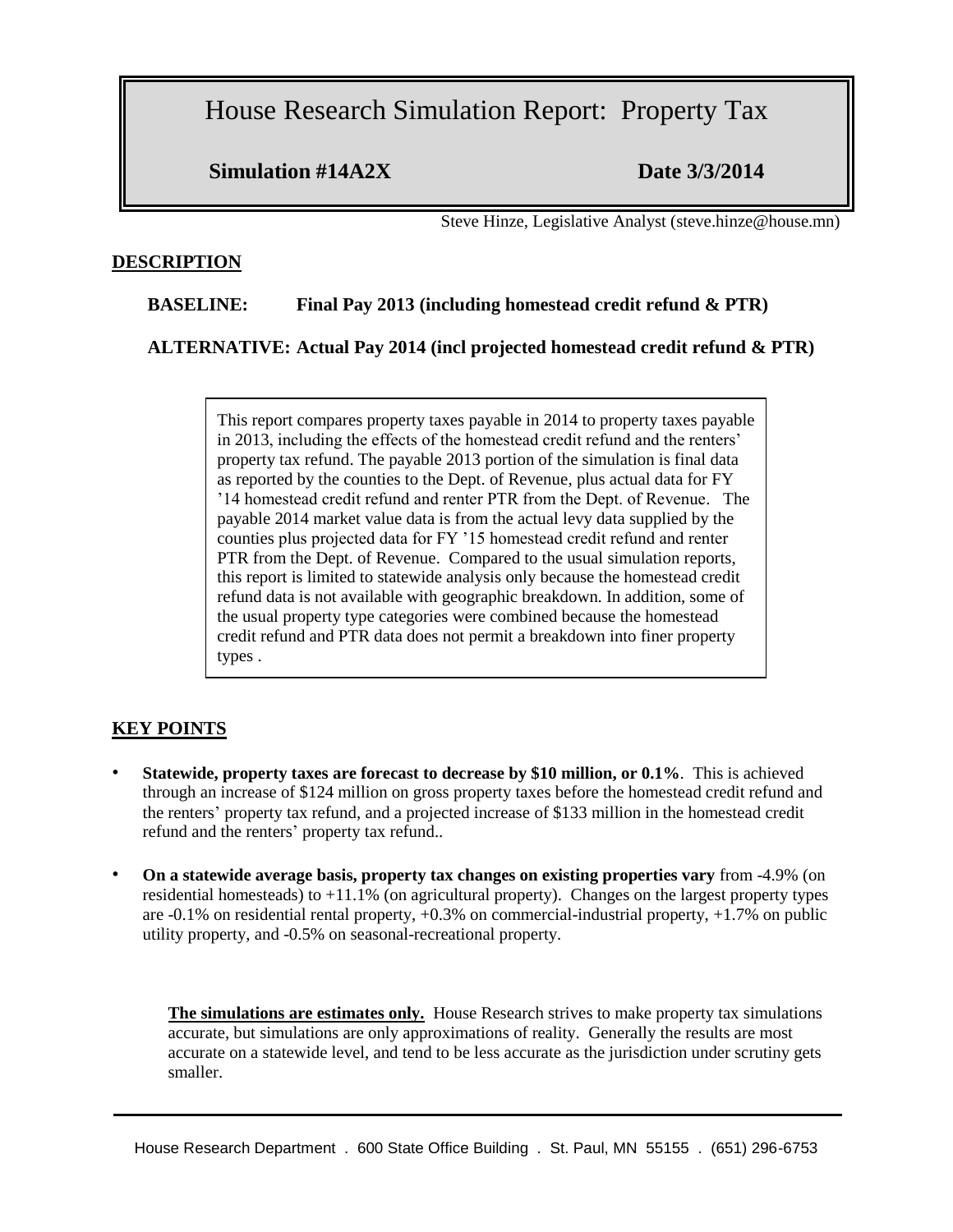## **BASELINE: Final Pay 2013 (including homestead credit refund & PTR)**

- **Property values** (taxable market values) are actual values reported by county assessors on the abstracts of assessment.
- **Local government levies** are levies reported by county auditors on the abstracts of tax lists.
- **Property tax credits** are as reported by county auditors on the abstracts of tax lists.
- **Homestead credit refund and renters property tax refund** figures come from Minnesota Management and Budget's General Fund balance analysis from the February, 2014 economic forecast.

# **ALTERNATIVE: Actual Pay 2014 (incl projected homestead credit refund & PTR)**

- **Market values** are actual values reported by county assessors on the abstracts of assessment.
- **Local government levies** are the levies reported by the county auditors to the Dept. of Revenue.
- The **state levy** is based on the actual state levy amount.
- **Fiscal disparities** net tax capacities were taken from the abstracts of assessment. Distribution levies were provided by the Dept. of Revenue based on information provided by the administrative auditors of the metro and iron range programs. (Note that the fiscal disparities contribution net tax capacity for the city of Bloomington, and report pages for all areas containing the city of Bloomington, includes the Mall of America TIF tax capacity that is taxed at the areawide rate. That is why the total contribution net tax capacity appears to exceed the total distribution net tax capacity.)
- **Tax increment financing (TIF) net tax capacities** were taken from the abstracts of assessment (note that sometimes the final TIF net tax capacities will differ from the ones reported on the abstracts of assessment).
- **Property tax credits** are determined within the simulation model.
- **Homestead credit refund and renters property tax refund** figures come from Minnesota Management and Budget's General Fund balance analysis from the February, 2014 economic forecast.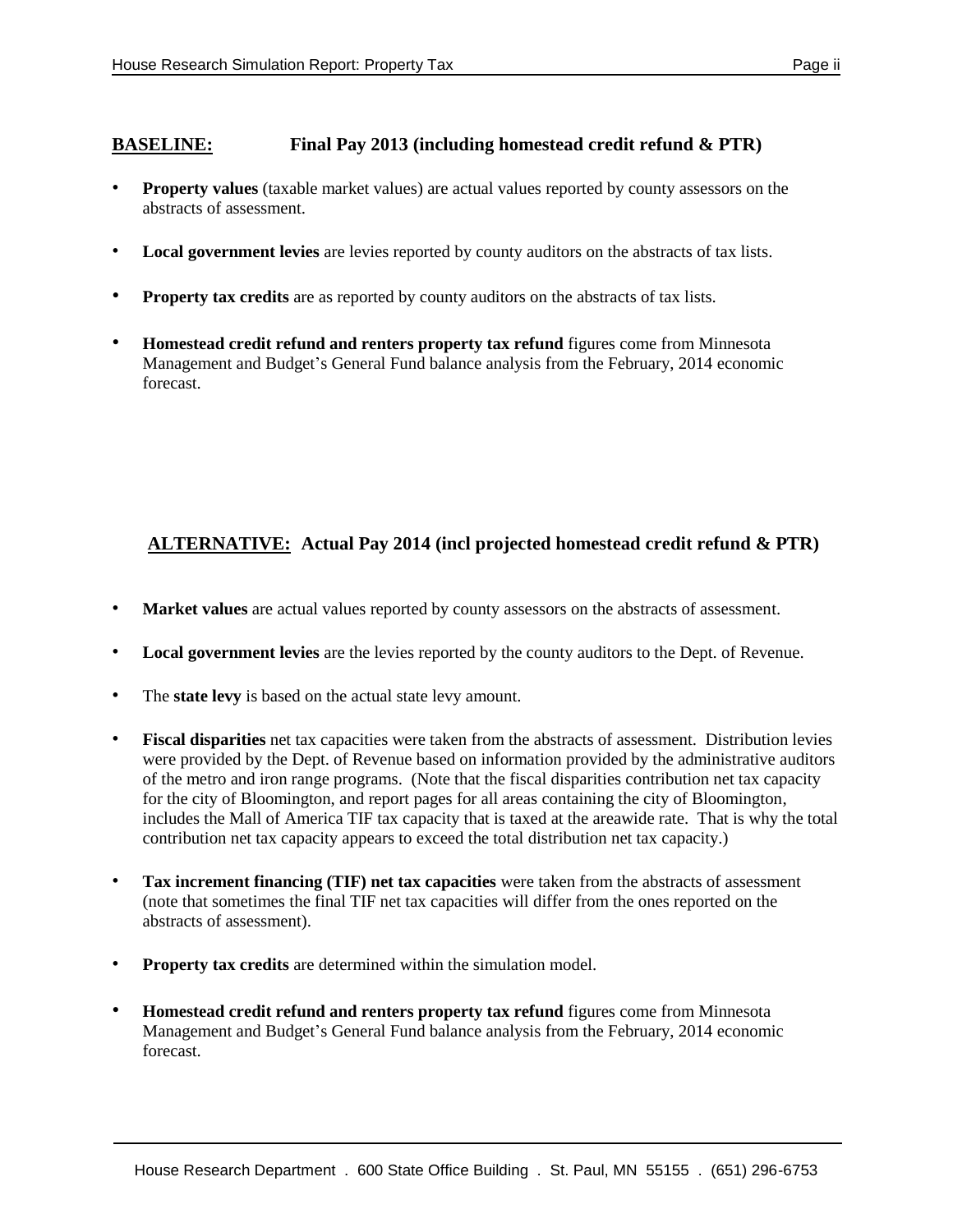|                                                                 | <b>Baseline</b> | Alternative |  |  |  |  |  |
|-----------------------------------------------------------------|-----------------|-------------|--|--|--|--|--|
| <b>Residential homestead:</b>                                   |                 |             |  |  |  |  |  |
| $<$ \$500,000                                                   | 1.0%            | $1.0\% *$   |  |  |  |  |  |
| $>$ \$500,000                                                   | 1.25            | 1.25        |  |  |  |  |  |
| <b>Residential non-homestead:</b>                               |                 |             |  |  |  |  |  |
| Single unit:                                                    |                 |             |  |  |  |  |  |
| $<$ \$500,000                                                   | 1.0             | 1.0         |  |  |  |  |  |
| $>$ \$500,000                                                   | 1.25            | 1.25        |  |  |  |  |  |
| 2-3 unit and undeveloped land                                   | 1.25            | 1.25        |  |  |  |  |  |
| <b>Apartments:</b>                                              |                 |             |  |  |  |  |  |
| Regular                                                         | 1.25            | 1.25        |  |  |  |  |  |
| Low-income                                                      | 0.75            | 0.75        |  |  |  |  |  |
| <b>Commercial-industrial-public utility:</b>                    |                 |             |  |  |  |  |  |
| $<$ \$150,000                                                   | 1.5             | 1.5         |  |  |  |  |  |
| > \$150,000                                                     | 2.0             | 2.0         |  |  |  |  |  |
| Electric generation machinery                                   | 2.0             | 2.0         |  |  |  |  |  |
| <b>Seasonal recreational commercial:</b>                        |                 |             |  |  |  |  |  |
| Homestead resorts (1c):                                         |                 |             |  |  |  |  |  |
| $<$ \$600,000                                                   | 0.5             | 0.5         |  |  |  |  |  |
| \$600,000-\$2,300,000                                           | 1.0             | 1.0         |  |  |  |  |  |
| > \$2,300,000                                                   | 1.25            | 1.25        |  |  |  |  |  |
| Nonhomestead resorts (4c):                                      |                 |             |  |  |  |  |  |
| $<$ \$500,000                                                   | 1.0             | 1.0         |  |  |  |  |  |
| $>$ \$500,000                                                   | 1.25            | 1.25        |  |  |  |  |  |
| <b>Seasonal recreational residential:</b>                       |                 |             |  |  |  |  |  |
| $<$ \$500,000                                                   | 1.0             | 1.0         |  |  |  |  |  |
| $>$ \$500,000                                                   | 1.25            | 1.25        |  |  |  |  |  |
| Disabled homestead <\$50,000                                    | 0.45            | 0.45        |  |  |  |  |  |
| Agricultural land & buildings:                                  |                 |             |  |  |  |  |  |
| <b>Homestead:</b>                                               |                 |             |  |  |  |  |  |
| $<$ \$1,290,000                                                 | 0.5             | 0.5         |  |  |  |  |  |
| $$1,290,000 - $1,500,000$                                       | 1.0             | 0.5         |  |  |  |  |  |
| $>$ \$1,500,000                                                 | 1.0             | 1.0         |  |  |  |  |  |
| <b>Non-homestead:</b>                                           |                 |             |  |  |  |  |  |
| Agricultural and rural vacant                                   | 1.0             | 1.0         |  |  |  |  |  |
| Managed forest land                                             | 0.65            | 0.65        |  |  |  |  |  |
| * After subtraction of homestead market value exclusion amount. |                 |             |  |  |  |  |  |

## **SIMULATION PARAMETERS**

House Research Department